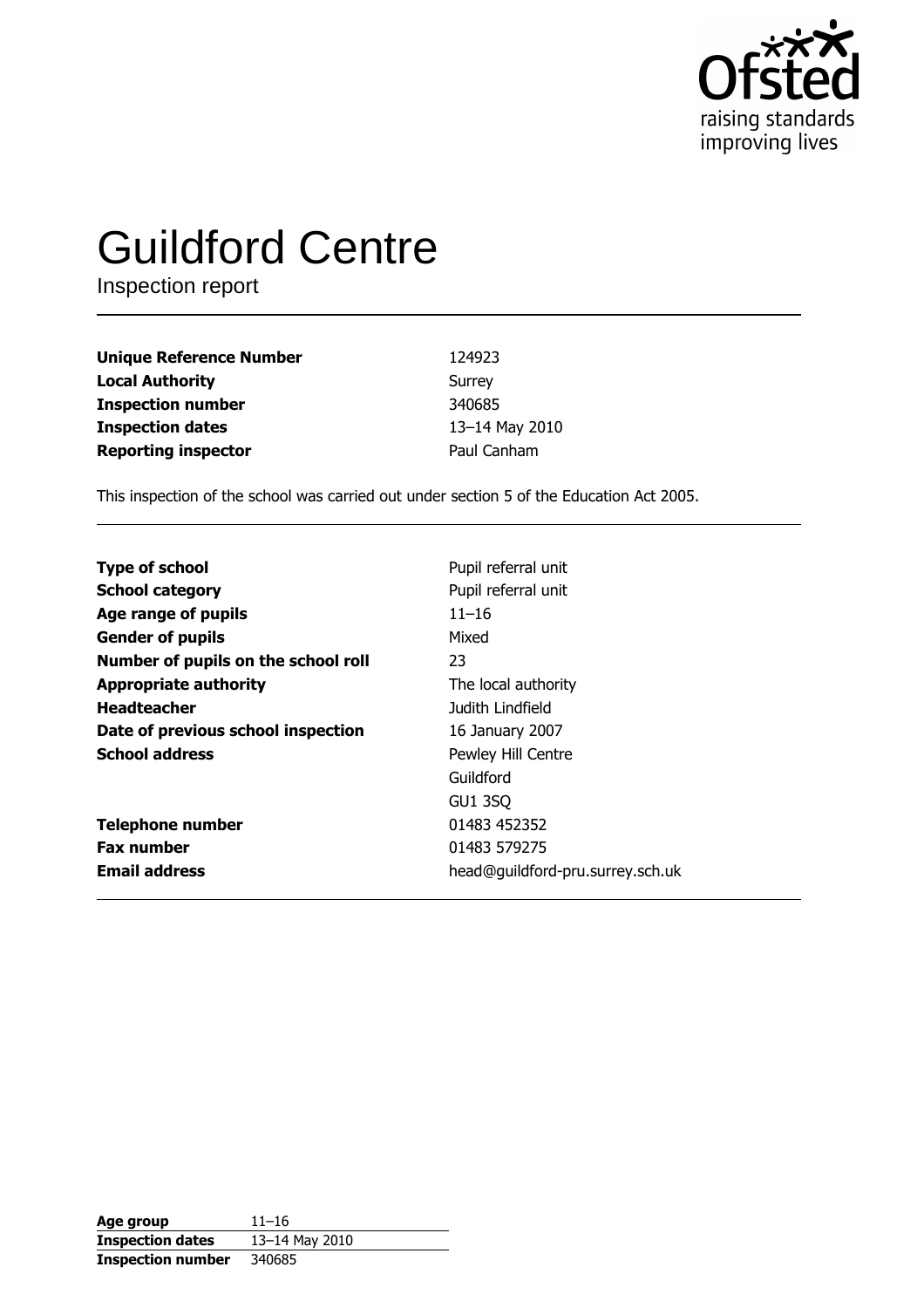The Office for Standards in Education, Children's Services and Skills (Ofsted) regulates and inspects to achieve excellence in the care of children and young people, and in education and skills for learners of all ages. It regulates and inspects childcare and children's social care, and inspects the Children and Family Court Advisory Support Service (Cafcass), schools, colleges, initial teacher training, work-based learning and skills training, adult and community learning, and education and training in prisons and other secure establishments. It rates council children's services, and inspects services for looked after children, safequarding and child protection.

Further copies of this report are obtainable from the school. Under the Education Act 2005, the school must provide a copy of this report free of charge to certain categories of people. A charge not exceeding the full cost of reproduction may be made for any other copies supplied.

If you would like a copy of this document in a different format, such as large print or Braille, please telephone 08456 404045, or email enquiries@ofsted.gov.uk.

You may copy all or parts of this document for non-commercial educational purposes, as long as you give details of the source and date of publication and do not alter the documentation in any way.

Royal Exchange Buildings St Ann's Square Manchester M2 7LA T: 08456 404045 Textphone: 0161 618 8524 E: enquiries@ofsted.gov.uk W: www.ofsted.gov.uk © Crown copyright 2010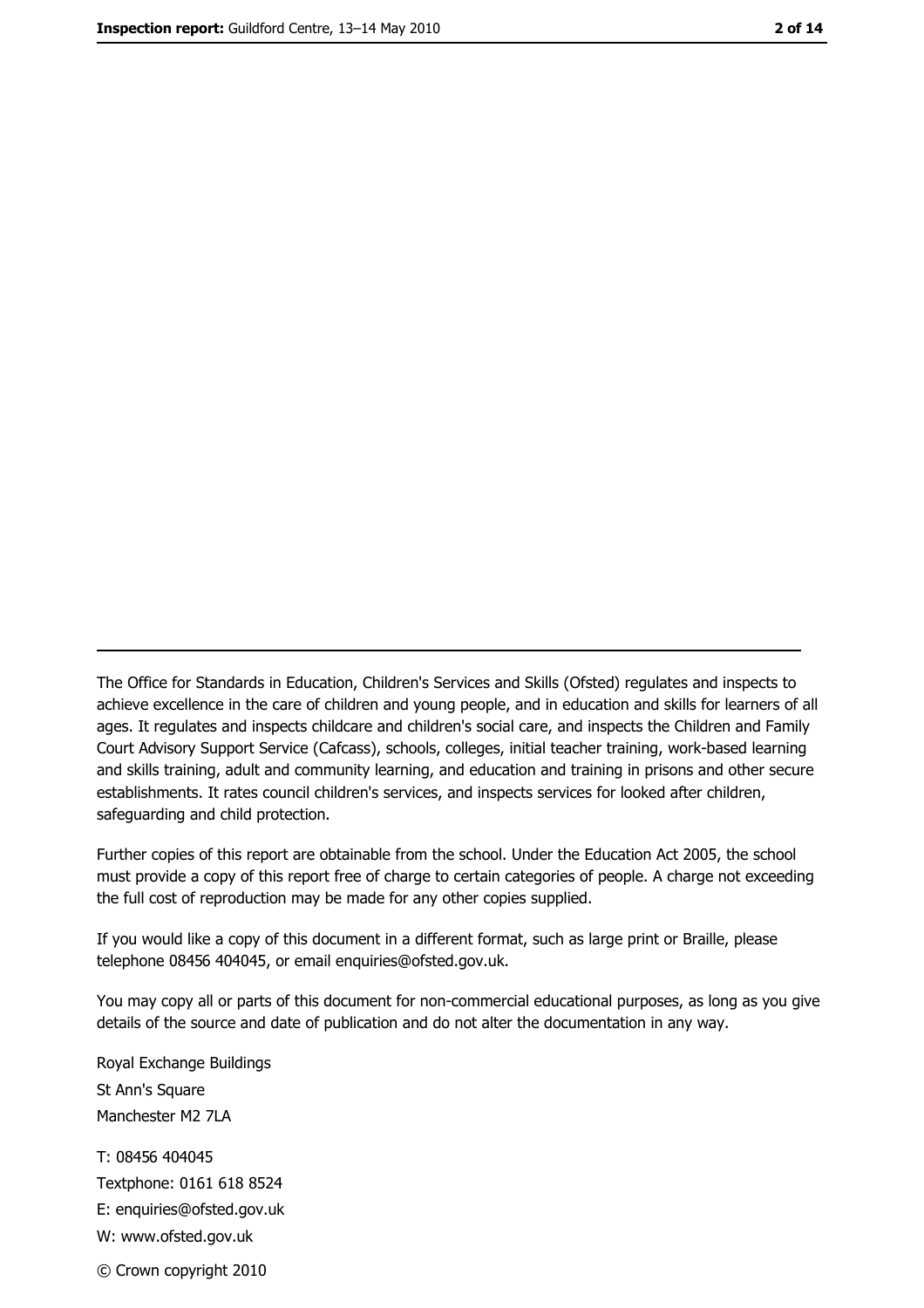# **Introduction**

This inspection was carried out by an additional inspector. He visited seven lessons and observed six teachers. The inspector also held discussions with a member of the management committee, staff and outside agencies, and talked with pupils. The inspector observed the work of the school and looked at a range of documentation, including assessment and attendance information, lesson plans, safequarding arrangements, development planning, management committee minutes and pupils' work. The inspector also scrutinised questionnaires from staff and a sample of pupils, and four questionnaires that were returned by parents and carers.

The inspection reviewed many aspects of the school's work. It looked in detail at the following:

- the extent to which the flexible curriculum and the personalised learning  $\blacksquare$ programmes are raising levels of achievement and getting pupils more involved in their learning
- how restructuring is having an impact on leadership and management and the  $\blacksquare$ school's effectiveness
- the influence of the management committee on the school's direction and capacity  $\blacksquare$ for sustained improvement.

# Information about the school

Guildford Centre is also known as a short stay school. It provides alternative full-time education for 23 pupils in Years 7 to 11, who have been permanently excluded from a mainstream school or who attend on individualised learning programmes. The majority of pupils are in Years 7 to 9. In addition to serving the large geographical area of south west Surrey, the school gives on-site support to pupils who are at risk of exclusion whilst attending their secondary schools.

The school serves the needs of pupils where the length of time they stay varies from three to 18 months. The composition of the cohort changes weekly and from term to term. All pupils have behavioural, emotional or social needs, and almost all are from families of White British heritage. Currently, 39% of pupils have a statement of special educational needs, or are undergoing statutory assessment, and the majority of these are waiting to be transferred to a special school.

Among its awards, the school has National Healthy School status, Artsmark gold and Investors in Careers status.

As a result of changes to the local authority's structure for alternative education, the school is going through a transitional stage.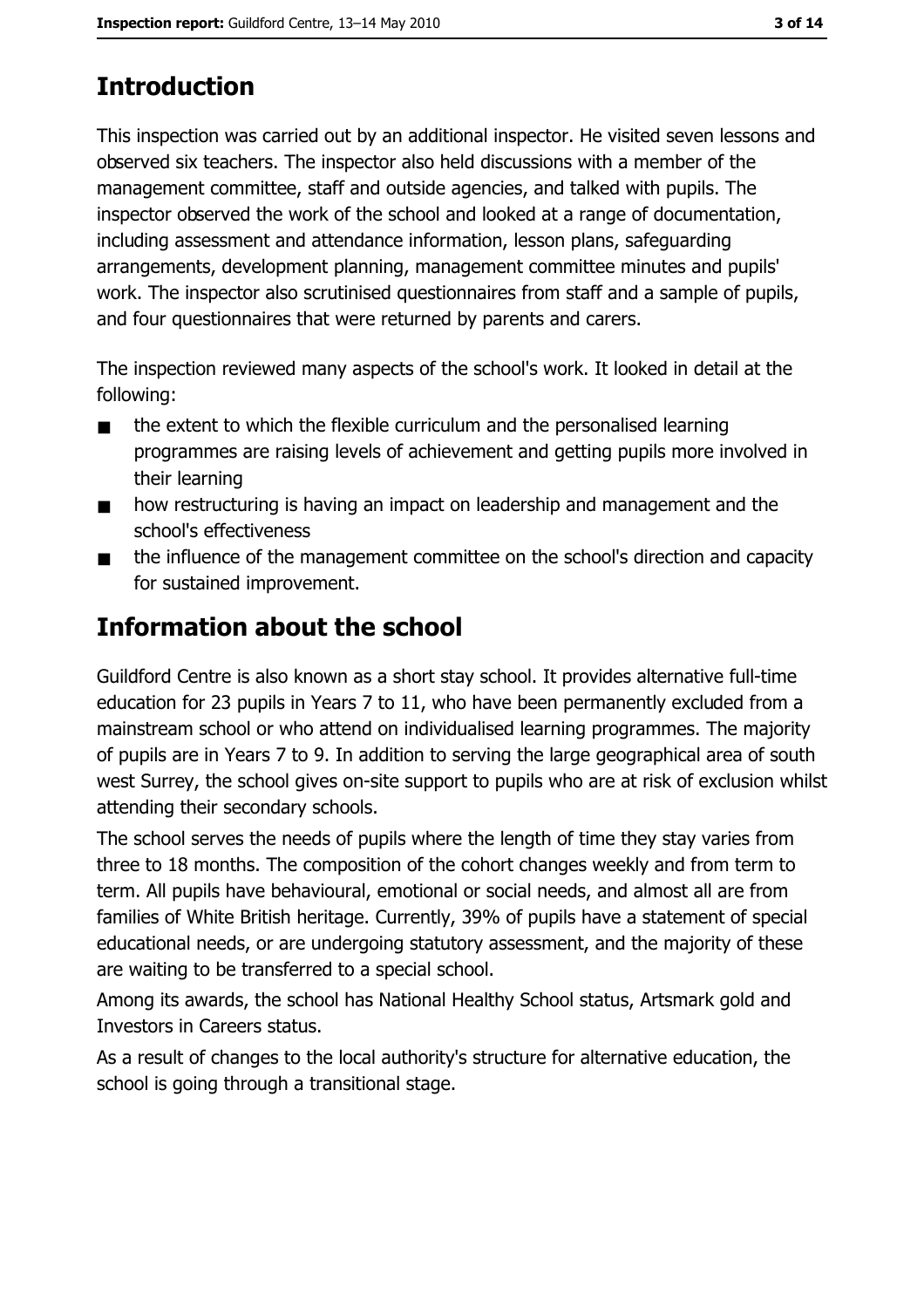# **Inspection judgements**

# Overall effectiveness: how good is the school?

### The school's capacity for sustained improvement

# **Main findings**

Guildford Centre provides a good education for pupils. It achieves its success through the hard work of all staff under the strong leadership of the headteacher who is passionate about developing the best provision and gaining the highest quality outcomes for all pupils and their families. Pupils are provided with good quality education and exceptionally good care, guidance and support. As a result, pupils make good progress not only in the core skills of literacy and numeracy, but also in developing their confidence and self-esteem. By the time they leave, pupils reach attainment levels that are similar to those found nationally for their age. This represents good progress because in a relatively short period the school successfully transforms pupils' attitudes and makes up for substantial deficits in their education. However, whilst in the short term the school successfully meets the educational needs of pupils waiting to be placed in a special school, it does not have the specialist staff nor facilities to cater for their behavioural and emotional needs for an extended period.

Behaviour and attendance improve significantly when pupils enter the school. As a result of clear expectations and strong relationships developed with staff, the large majority of pupils learn to manage their behaviour and attitudes are much improved. It is an indicator of the school's success that the very large majority of pupils attend regularly and arrive on time, with some having undergone long journeys on public transport. Such significant improvements lay down firm foundations for the pupils' reintegration to mainstream education, enrolment at college or successful employment.

The school's push for consistently good teaching is evident in the continual review of classroom practice. Teaching is good because staff know each student, including their needs and backgrounds, extremely well and use detailed information to help with planning. Individual targets are used well by staff and pupils to accelerate personal and academic progress. Pupils say that they feel safe and secure in a supportive environment and the trust developed between pupils and staff is the foundation of this success. Parents and carers are also pleased with the school and indicate that they welcome the impact it is having on their child's academic progress.

The flexible curriculum is extremely well suited to the needs of pupils. The careful balance between core skills and the development of pupils' creative skills makes it relevant and meaningful. Underpinned by a comprehensive programme of personal, social and health education, pupils benefit from a very well constructed personalised learning programme. However, the school knows it must do more to help pupils develop a better understanding of people's backgrounds and communities in other parts of Britain and globally.

| ۰. |  |
|----|--|
|----|--|

| 7 |  |
|---|--|
| 7 |  |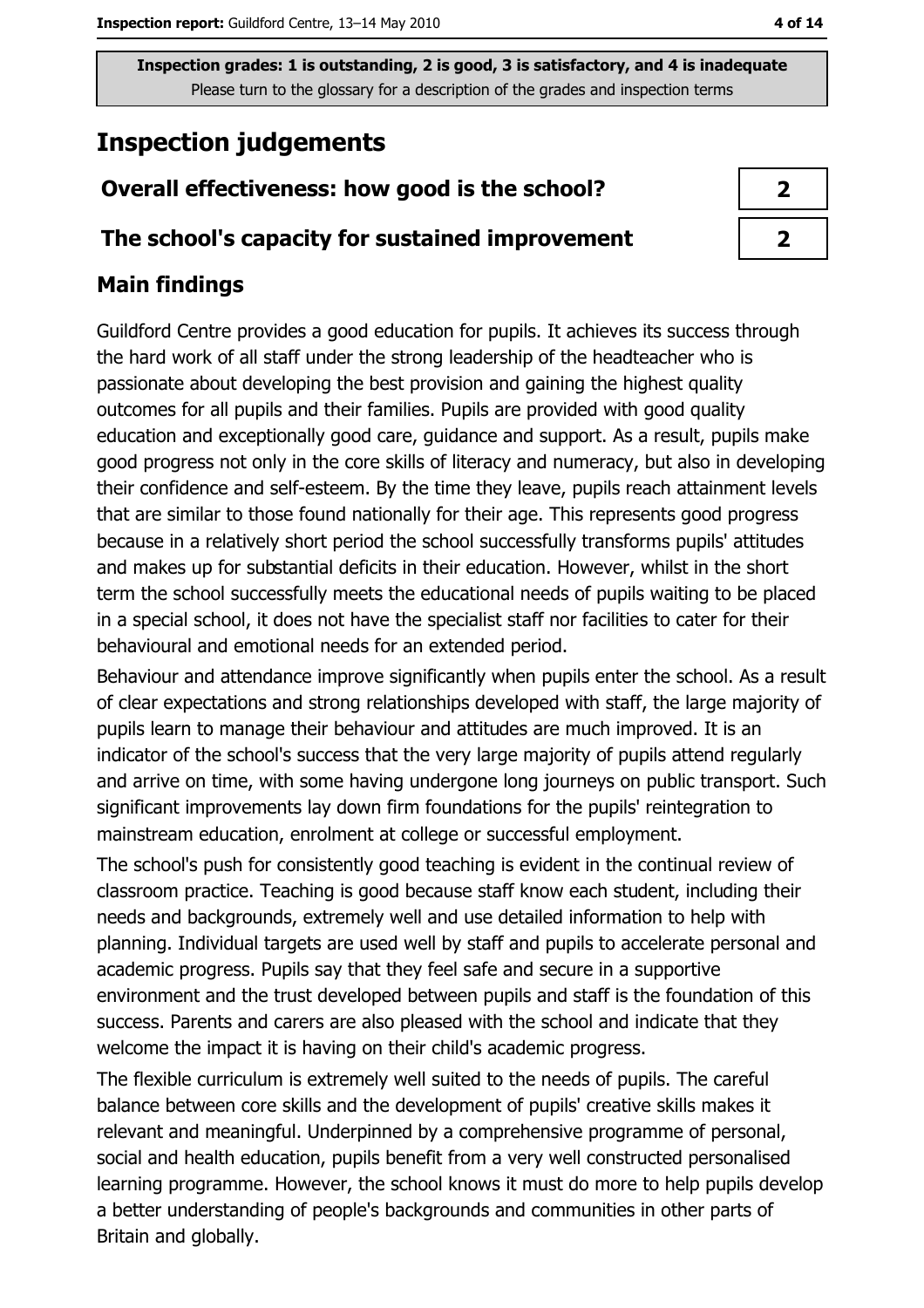The school has rigorous systems in place to monitor the progress of pupils. Self-evaluation is accurate and staff have an accurate understanding of where the school is now and of the improvements needed. Knowledgeable committee members ensure that policies are systematically reviewed. The school is well placed to move forward.

### What does the school need to do to improve further?

- Ensure that senior leaders and the management committee enable those pupils  $\blacksquare$ designated for special schools to be transferred as soon as possible.
- Extend the school's strategy for community cohesion by creating more opportunities  $\blacksquare$ for pupils to appreciate and value people from a wide variety of backgrounds and communities nationally and globally.

# **Outcomes for individuals and groups of pupils**

There are distinct signs that the school's determination and well-informed support are making a substantial difference, resulting in pupils' good gains in both academic work and personal development. Pupils' willingness to participate in learning, as seen in mathematics and practical activities, reflect good learning. Pupils also show great satisfaction in getting the tasks right and explaining the reasons behind their answers, in science for example.

Pupils have a disrupted educational background and poor attendance in mainstream schools. Consequently, pupils enter the school with large gaps in their skills and knowledge, and often with a negative view towards education. The amount of time pupils spend at the school varies, but the rate of progress is such that attainment levels reached in the wide range of subjects are similar to those expected nationally for pupils of similar age. Progress is good because the majority of pupils are successful in making up for some of the lost time and overcoming a number of the significant barriers they faced when they started at the school. For example, pupils showed interest and became fully involved in a science lesson where they developed a good awareness of the impact of volcanoes on people's lives. In a lesson which focused on practical skills, pupils gained confidence by using a range of hand and electrical tools to cut out wooden puzzles. As result of this good progress, younger pupils leave ready to reintegrate with mainstream education. In 2009 the proportion of pupils in Years 10 and 11, who gained five GCSE passes, or equivalent, including English and mathematics, was similar to the national average for mainstream schools. In addition, all pupils gained other accreditation in English and mathematics and a number of vocational courses. Current progress data show that pupils are on track to make similar gains this year.

Pupils respond positively to the sensitive and individualised support provided by staff. For all pupils, this response is a substantial change when set against the personal challenges they have faced in the past and with which they continue to struggle. Although the length of time pupils stay at the school may be short, they say they feel safe and gain confidence in an environment that has firm boundaries and clear

 $\overline{2}$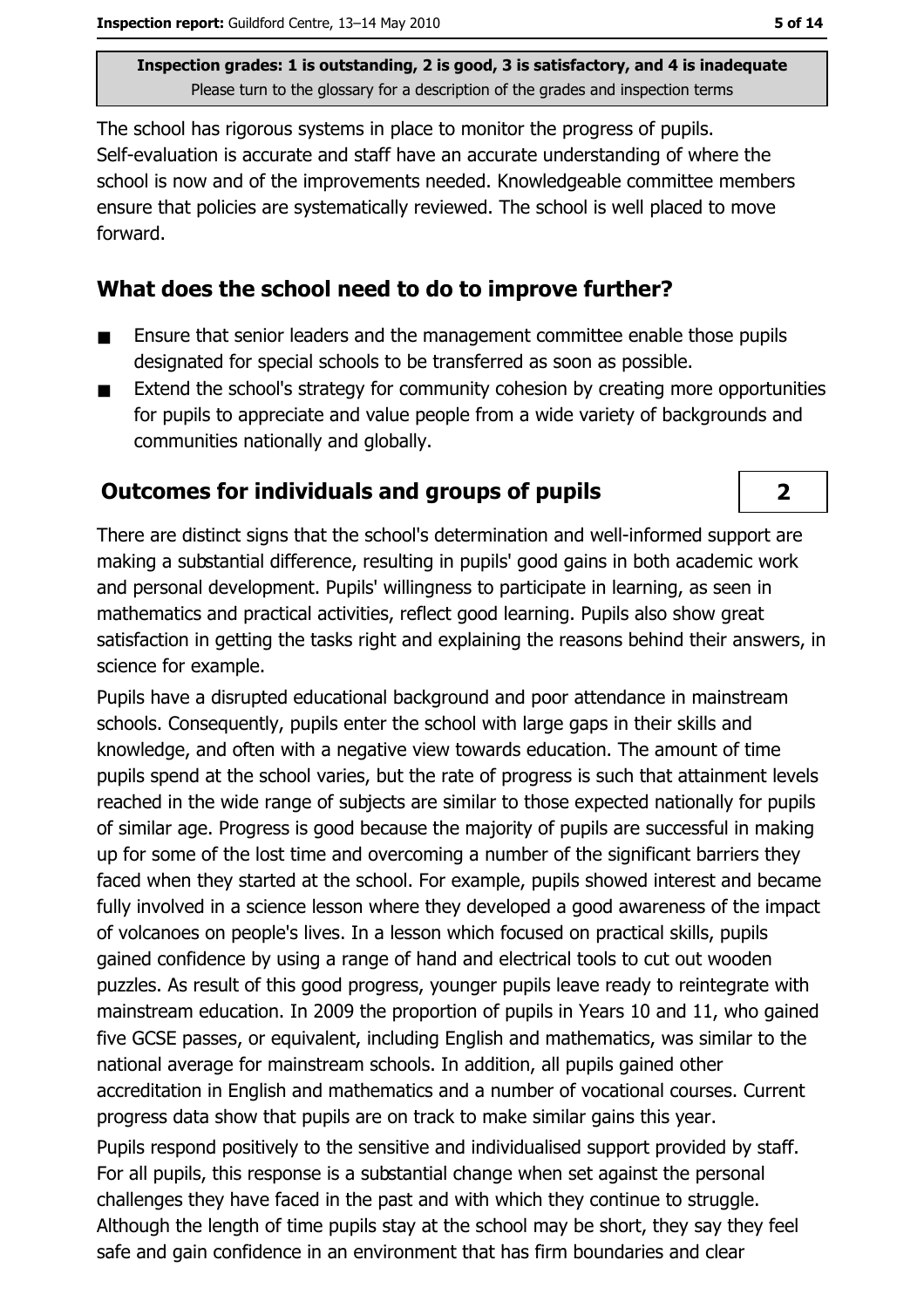expectations that are consistently applied. Pupils are largely friendly and polite and usually talk with staff and visitors in a mature and respectful manner. The large majority show an understanding of what is right and wrong. Behaviour is good and, although the number of fixed-term exclusions rose last year, they have now dropped substantially. Pupils particularly like the respect they are shown by staff and that their views are valued. Pupils' positive attitudes towards activities, including cooking and pottery, have led to them taking a greater pride in their work and adopting healthier lifestyles. Pupils' substantially improved attendance reflects their positive attitudes and enjoyment of the activities. For most, it is the first time they have attended school on anything like a regular basis. As a result of the school's determination to encourage enterprise, work experience and courses related to life skills, pupils are appropriately prepared for life beyond the school.

#### These are the grades for pupils' outcomes

| Pupils' achievement and the extent to which they enjoy their learning                                                     | $\overline{\phantom{a}}$ |
|---------------------------------------------------------------------------------------------------------------------------|--------------------------|
| Taking into account:<br>Pupils' attainment <sup>1</sup>                                                                   | 3                        |
| The quality of pupils' learning and their progress                                                                        | $\mathcal{P}$            |
| The quality of learning for pupils with special educational needs and/or<br>disabilities and their progress               | 2                        |
| The extent to which pupils feel safe                                                                                      | $\overline{2}$           |
| <b>Pupils' behaviour</b>                                                                                                  | $\overline{\mathbf{2}}$  |
| The extent to which pupils adopt healthy lifestyles                                                                       | $\mathbf{2}$             |
| The extent to which pupils contribute to the school and wider community                                                   | 3                        |
| The extent to which pupils develop workplace and other skills that will<br>contribute to their future economic well-being | 3                        |
| Taking into account:<br>Pupils' attendance <sup>1</sup>                                                                   | 3                        |
| The extent of pupils' spiritual, moral, social and cultural development                                                   | 3                        |

### How effective is the provision?

The strengths of teaching lie in detailed planning based upon a thorough knowledge of each pupil and the collaborative approach taken by teachers and their assistants, who

The grades for attainment and attendance are: 1 is high; 2 is above average; 3 is broadly average; and 4 is low.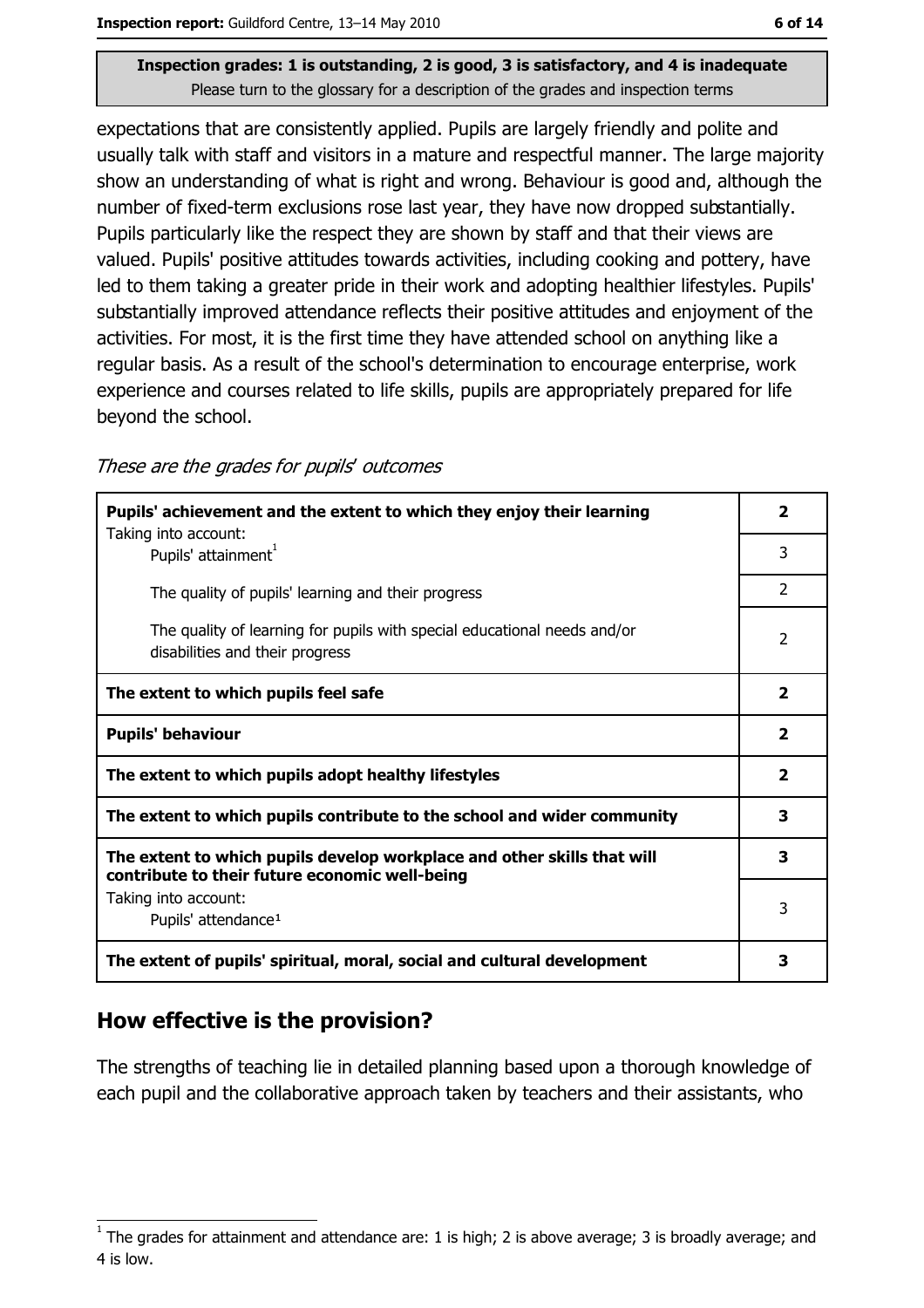work effectively within teams and provide individualised support. Ouestioning is used well to probe pupils' understanding and help adjust the pace of learning. The teachers' supportive and sensitive approach helps to raise expectations, manage behaviour and coax pupils into doing their best. Lesson objectives are made clear to pupils to ensure, for example, that they understand what skills they will develop during the lesson. Where teaching was less successful, expectations varied and ground rules with regard to classroom management were not fully established. Assessment and marking are closely linked to individual targets.

Personal, social and health education underpins the curriculum and forms a significant part of each pupil's personalised learning programme. The broad range of attractive and informative displays gives an insight into the range of pupils' learning experiences. The curriculum provides a carefully considered balance between basic skills in literacy and numeracy and the development of creative skills in subjects such as art, including pottery and ceramics. A particular strength lies in its flexibility and the ability to offer pupils individualised support and learning experiences that reflect their interests. The breadth of the curriculum is made possible by the different range of activities offered at colleges and by local businesses. There is a balanced and realistic approach towards pupils following courses leading to GCSEs and opportunities for them to achieve external accreditation in, for example, skills related to the building industry, horticulture and car mechanics.

The outstanding support for pupils' personal development and pastoral care is recognised and valued by parents and carers. Pupils have a good understanding of their targets for personal development and appreciate how the consistent and sensitive support helps them improve their behaviour and social skills. Pupils are extremely well known by staff who leave no stone unturned to ensure that they are exceptionally well cared for and supported. Staff are very alert to the fact that no two days are alike and pupils can arrive on any day with varying levels of interest and willingness to engage. Attention to pupils' health and well-being is reflected, not just in opportunities for physical activity, but also in the provision of healthy food and health-related courses. Progress, both academic and personal, is closely tracked and monitored.

The quality of teaching  $\overline{2}$ Taking into account:  $\overline{2}$ The use of assessment to support learning The extent to which the curriculum meets pupils' needs, including, where 1 relevant, through partnerships  $\mathbf{1}$ The effectiveness of care, guidance and support

These are the grades for the quality of provision

### How effective are leadership and management?

Strong leadership at the very top has established a provision that has made significant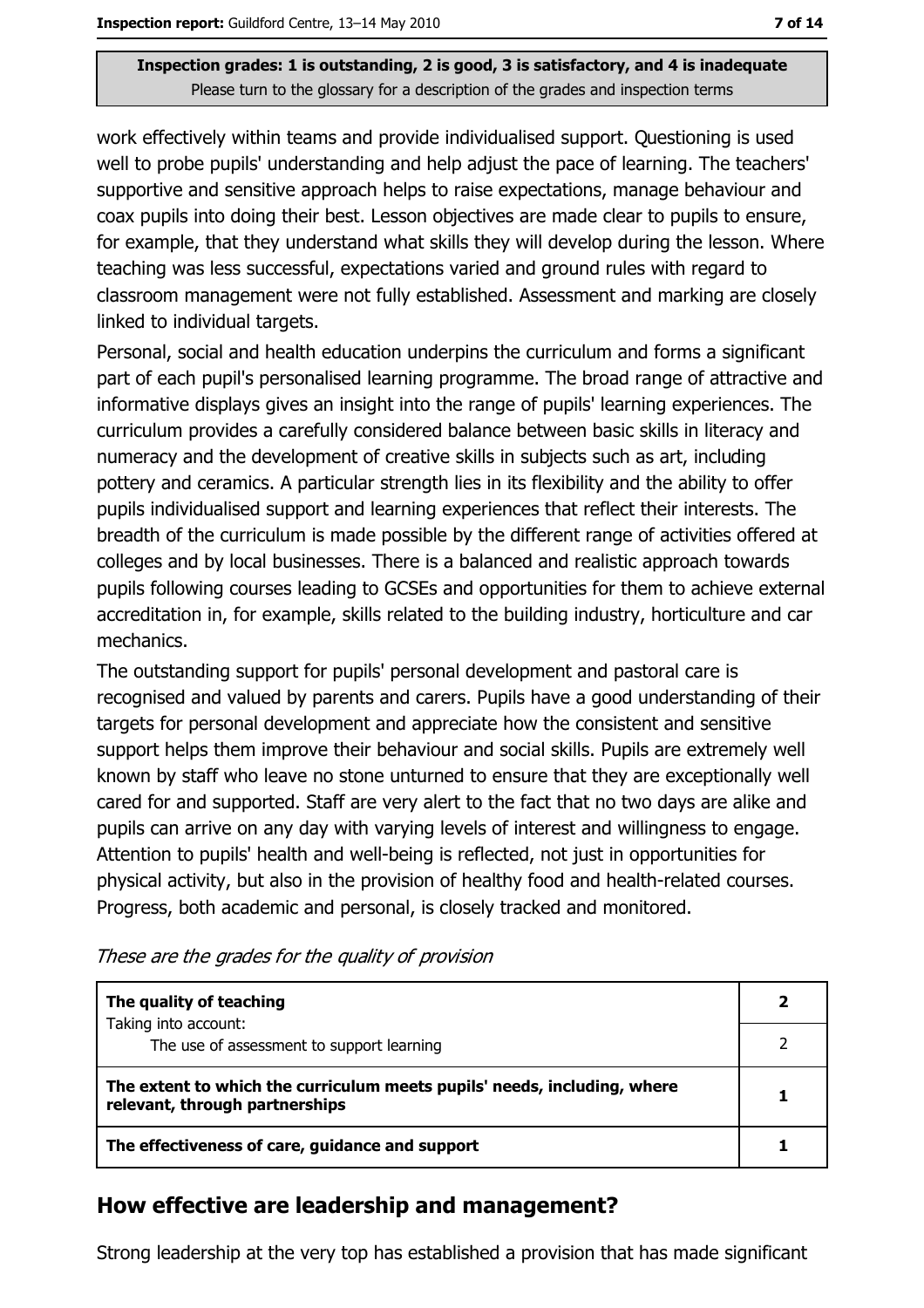improvements since the last inspection. The headteacher, with close support from staff, demonstrates a commitment to developing each pupil's self-esteem, lifting levels of achievement and raising standards. The school promotes equality and tackles any form of discrimination exceptionally well. Team work is a real strength and enables effective communication with outside agencies, which hold the school in high regard.

The school has an accurate understanding of its strengths and areas for improvement. This picture is accurately reflected in documentation, which is sharply focused on improving the outcomes of pupils' educational and personal development. Systems are well embedded and, as result, pupils make good progress and standards are set on a path to sustained improvement. The school's challenging but realistic expectations of where they want their pupils to be, despite wide variation in their length of stay, demonstrate good capacity for moving on.

The management committee is supportive and members give well-considered guidance and advice. Knowledgeable committee members ensure that policies are systematically reviewed. Their monitoring role is currently less effective, but is being strengthened to ensure that all members challenge the effectiveness of the school's development. Attention to pupils' safety is integral to the school's work and safeguarding procedures are systematic, continually reviewed and firmly established. Local services and agencies are used exceptionally well to enhance the well-being of pupils.

The local authority's restructuring of alternative education has led to unexpected changes to both staffing and to the responsibilities held by staff. The headteacher has managed change well during this transitional stage by ensuring that staff are well supported and that pupils continue to benefit from a consistent approach and clear parameters. The local authority has placed a significant number of pupils with a statement of special educational needs at the school, pending placement at a special school. While the school meets the needs of these pupils well in the short term, it does not have the specialist staff or facilities to cater for them for an extended period.

Community cohesion is promoted well within the school and in the local area. Links and partnerships with outside agencies and local businesses are very well established. The school also supports the work of national charities. However, it knows it must do more to help pupils gain a better understanding of people's backgrounds and communities in other parts of Britain and globally. Parents and carers are given exceptionally good opportunities to give views on the provision and they benefit from regular contact.

These are the grades for leadership and management

| The effectiveness of leadership and management in embedding ambition and<br>driving improvement                                                                     |  |
|---------------------------------------------------------------------------------------------------------------------------------------------------------------------|--|
| Taking into account:<br>The leadership and management of teaching and learning                                                                                      |  |
| The effectiveness of the governing body in challenging and supporting the<br>school so that weaknesses are tackled decisively and statutory responsibilities<br>met |  |
| The effectiveness of the school's engagement with parents and carers                                                                                                |  |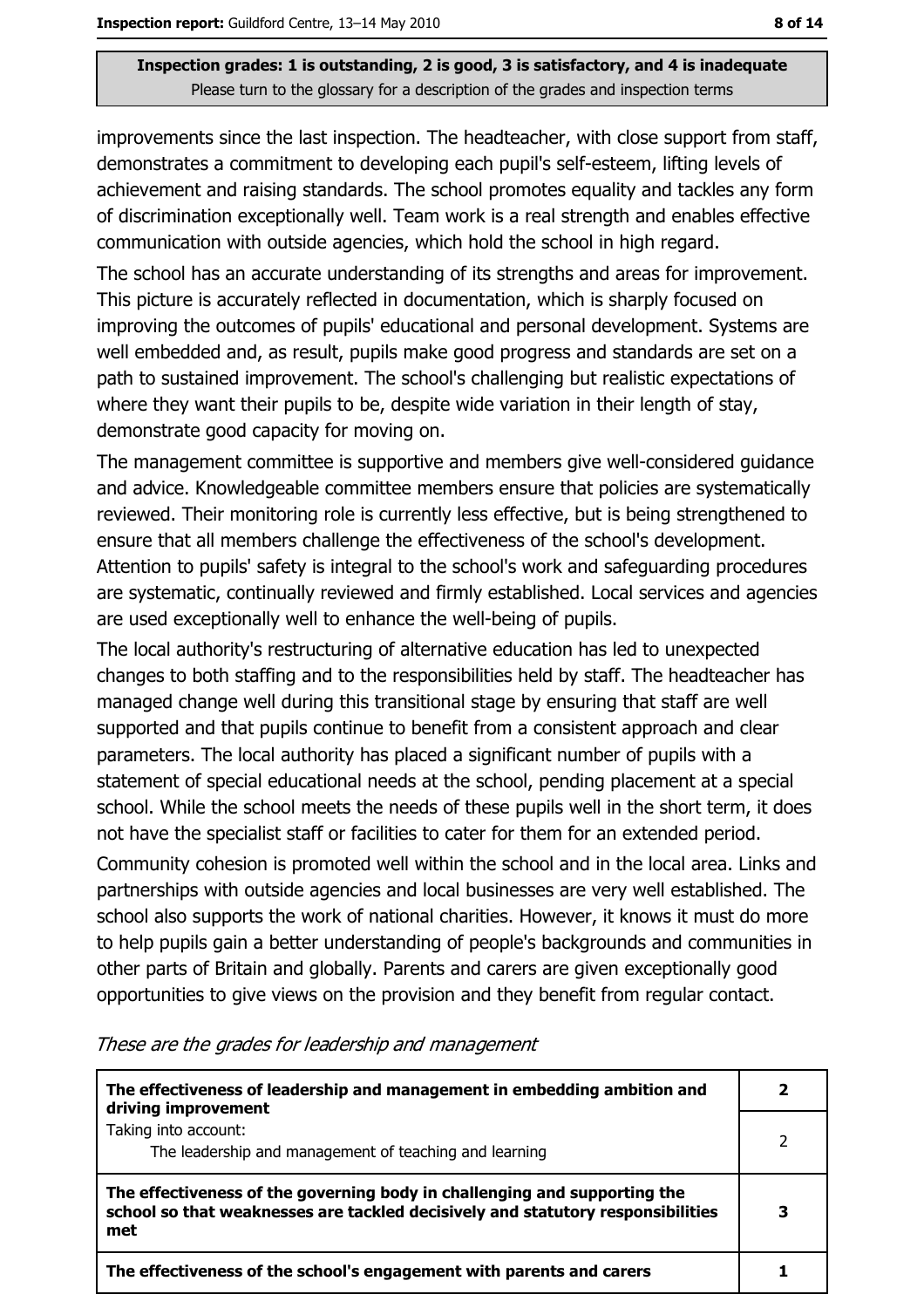| The effectiveness of partnerships in promoting learning and well-being                                 |   |
|--------------------------------------------------------------------------------------------------------|---|
| The effectiveness with which the school promotes equality of opportunity and<br>tackles discrimination |   |
| The effectiveness of safeguarding procedures                                                           |   |
| The effectiveness with which the school promotes community cohesion                                    |   |
| The effectiveness with which the school deploys resources to achieve<br>value for money                | 2 |

# **Views of parents and carers**

Four parents returned questionnaires for this inspection. However, a greater number completed a survey, sent out by the school earlier in the year, which included similar questions. The responses to all these questions were positive.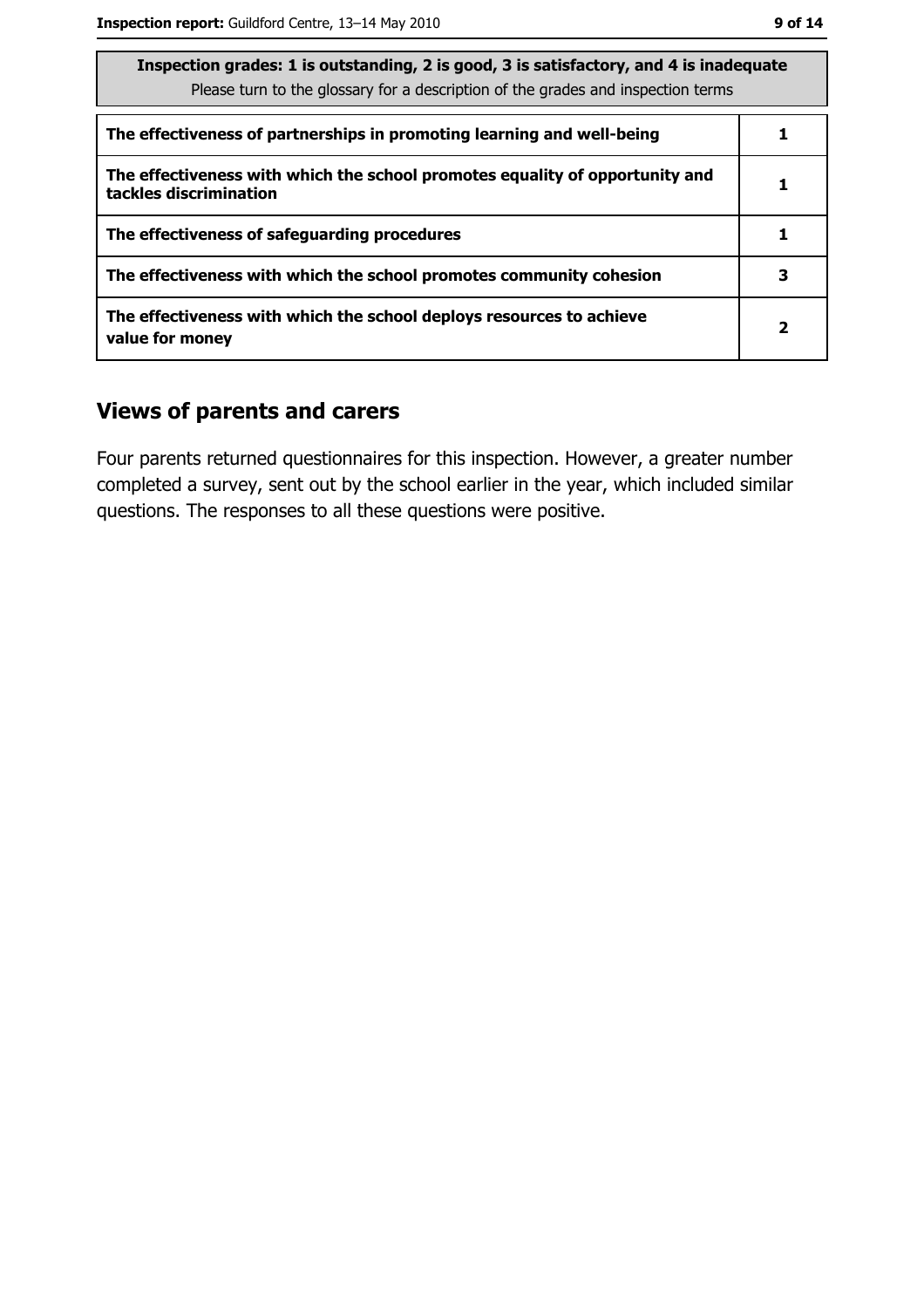### Responses from parents and carers to Ofsted's questionnaire

Ofsted invited all the registered parents and carers of pupils registered at Guildford Centre to complete a questionnaire about their views of the provision. In the questionnaire, parents and carers were asked to record how strongly they agreed with 13 statements about the provision. The inspection team received four completed questionnaire by the end of the on-site inspection. In total, there are 23 pupils registered at the school.

| <b>Statements</b>                                                                                                                                                                                                                                       | <b>Strongly</b><br><b>Agree</b> |               | <b>Agree</b>   |               |              | <b>Disagree</b> |              | <b>Strongly</b><br>disagree |  |
|---------------------------------------------------------------------------------------------------------------------------------------------------------------------------------------------------------------------------------------------------------|---------------------------------|---------------|----------------|---------------|--------------|-----------------|--------------|-----------------------------|--|
|                                                                                                                                                                                                                                                         | <b>Total</b>                    | $\frac{0}{0}$ | <b>Total</b>   | $\frac{0}{0}$ | <b>Total</b> | $\frac{0}{0}$   | <b>Total</b> | $\frac{0}{0}$               |  |
| My child enjoys school                                                                                                                                                                                                                                  | $\mathbf{1}$                    | 25            | $\overline{2}$ | 50            | 1            | 25              | 0            | 0                           |  |
| The school keeps my child<br>safe                                                                                                                                                                                                                       | 3                               | 75            | $\mathbf{1}$   | 25            | $\mathbf 0$  | 0               | $\mathbf 0$  | 0                           |  |
| The school informs me<br>about my child's progress                                                                                                                                                                                                      | $\overline{4}$                  | 100           | 0              | 0             | 0            | 0               | 0            | 0                           |  |
| My child is making enough<br>progress at this school                                                                                                                                                                                                    | $\mathbf{1}$                    | 25            | 3              | 75            | $\mathbf 0$  | 0               | $\mathbf 0$  | 0                           |  |
| The teaching is good at this<br>school                                                                                                                                                                                                                  | $\overline{4}$                  | 100           | 0              | 0             | $\mathbf 0$  | 0               | $\mathbf 0$  | 0                           |  |
| The school helps me to<br>support my child's learning                                                                                                                                                                                                   | 3                               | 75            | 1              | 25            | $\mathbf 0$  | 0               | 0            | 0                           |  |
| The school helps my child to<br>have a healthy lifestyle                                                                                                                                                                                                | $\overline{2}$                  | 50            | $\overline{2}$ | 50            | $\mathbf 0$  | 0               | 0            | 0                           |  |
| The school makes sure that<br>my child is well prepared for<br>the future (for example<br>changing year group,<br>changing school, and for<br>children who are finishing<br>school, entering further or<br>higher education, or<br>entering employment) | 3                               | 75            | 1              | 25            | $\mathbf 0$  | 0               | 0            | 0                           |  |
| The school meets my child's<br>particular needs                                                                                                                                                                                                         | 3                               | 75            | $\mathbf{1}$   | 25            | 0            | 0               | 0            | 0                           |  |
| The school deals effectively<br>with unacceptable behaviour                                                                                                                                                                                             | 3                               | 75            | $\mathbf{1}$   | 25            | $\mathbf 0$  | 0               | 0            | 0                           |  |
| The school takes account of<br>my suggestions and<br>concerns                                                                                                                                                                                           | $\overline{2}$                  | 50            | $\overline{2}$ | 50            | $\mathbf 0$  | 0               | $\mathbf 0$  | 0                           |  |
| The school is led and<br>managed effectively                                                                                                                                                                                                            | 3                               | 75            | $\mathbf{1}$   | 25            | $\mathbf 0$  | 0               | $\bf{0}$     | 0                           |  |
| Overall, I am happy with my<br>child's experience at this<br>school                                                                                                                                                                                     | 3                               | 75            | $\mathbf{1}$   | 25            | $\pmb{0}$    | 0               | $\mathbf 0$  | 0                           |  |

The table above summarises the responses that parents and carers made to each statement. The percentages indicate the proportion of parents and carers giving that response out of the total number of completed questionnaires. Where one or more parents and carers chose not to answer a particular question, the percentages will not add up to 100%.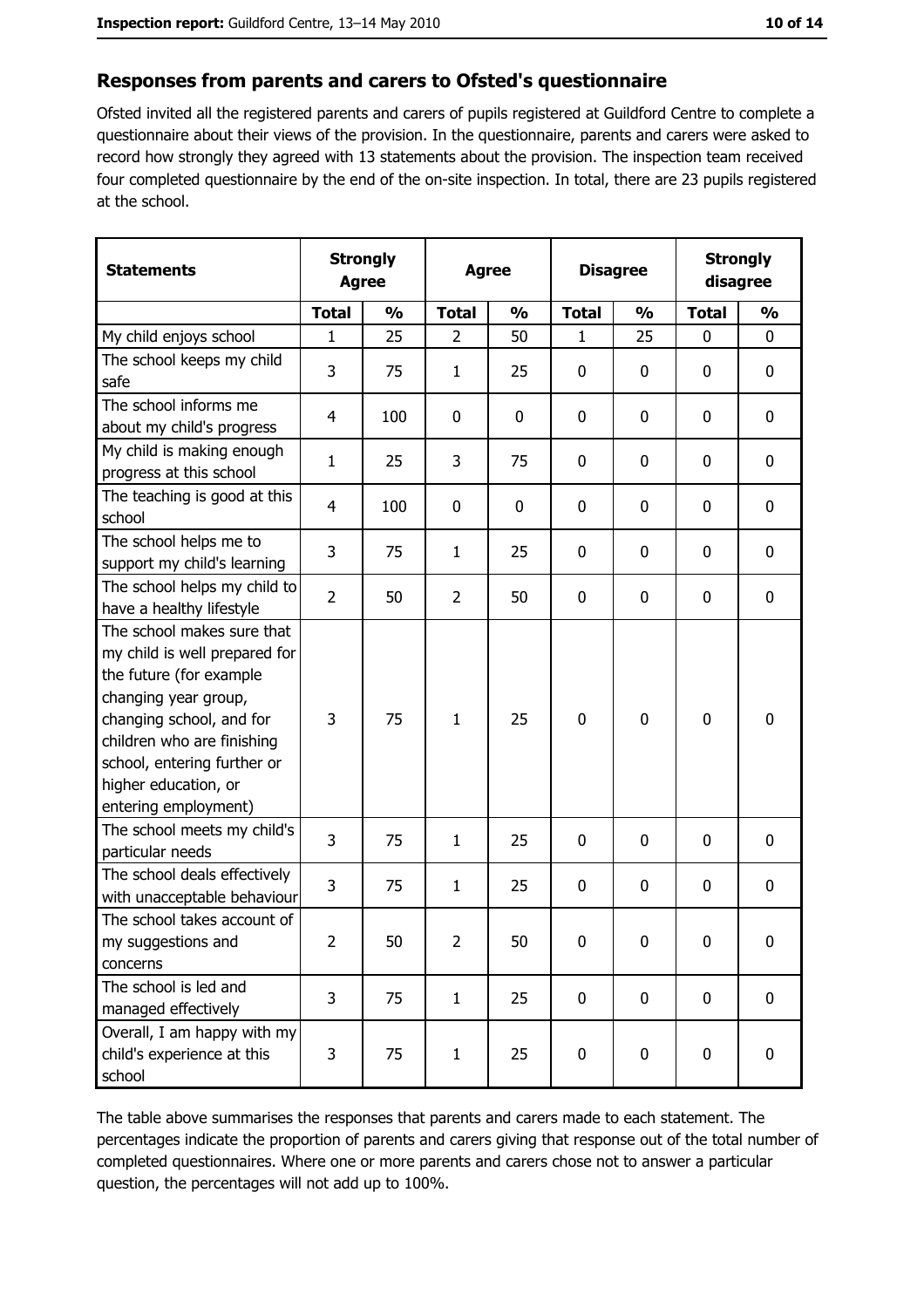# Glossary

| Grade   | <b>Judgement</b> | <b>Description</b>                                                                                                                                                                                                               |
|---------|------------------|----------------------------------------------------------------------------------------------------------------------------------------------------------------------------------------------------------------------------------|
| Grade 1 | Outstanding      | These features are highly effective. An oustanding<br>school provides exceptionally well for its pupils' needs.                                                                                                                  |
| Grade 2 | Good             | These are very positive features of a school. A school<br>that is good is serving its pupils well.                                                                                                                               |
| Grade 3 | Satisfactory     | These features are of reasonable quality. A satisfactory<br>school is providing adequately for its pupils.                                                                                                                       |
| Grade 4 | Inadequate       | These features are not of an acceptable standard. An<br>inadequate school needs to make significant<br>improvement in order to meet the needs of its pupils.<br>Ofsted inspectors will make further visits until it<br>improves. |

# What inspection judgements mean

## **Overall effectiveness of schools**

|                       | Overall effectiveness judgement (percentage of<br>schools) |      |                     |                   |
|-----------------------|------------------------------------------------------------|------|---------------------|-------------------|
| <b>Type of school</b> | <b>Outstanding</b>                                         | Good | <b>Satisfactory</b> | <b>Inadequate</b> |
| Nursery schools       | 51                                                         | 45   | 0                   | 4                 |
| Primary schools       | 6                                                          | 41   | 42                  | 10                |
| Secondary schools     | 8                                                          | 34   | 44                  | 14                |
| Sixth forms           | 10                                                         | 37   | 50                  | 3                 |
| Special schools       | 32                                                         | 38   | 25                  | 5                 |
| Pupil referral units  | 12                                                         | 43   | 31                  | 14                |
| All schools           | 9                                                          | 40   | 40                  | 10                |

New school inspection arrangements were introduced on 1 September 2009. This means that inspectors now make some additional judgements that were not made previously.

The data in the table above is for the period 1 September to 31 December 2009 and is the most recently published data available (see www.ofsted.gov.uk). Please note that the sample of schools inspected during the autumn term 2009 was not representative of all schools nationally, as weaker schools are inspected more frequently than good or outstanding schools.

Percentages are rounded and do not always add exactly to 100. Secondary school figures include those that have sixth forms, and sixth form figures include only the data specifically for sixth form inspection judgements.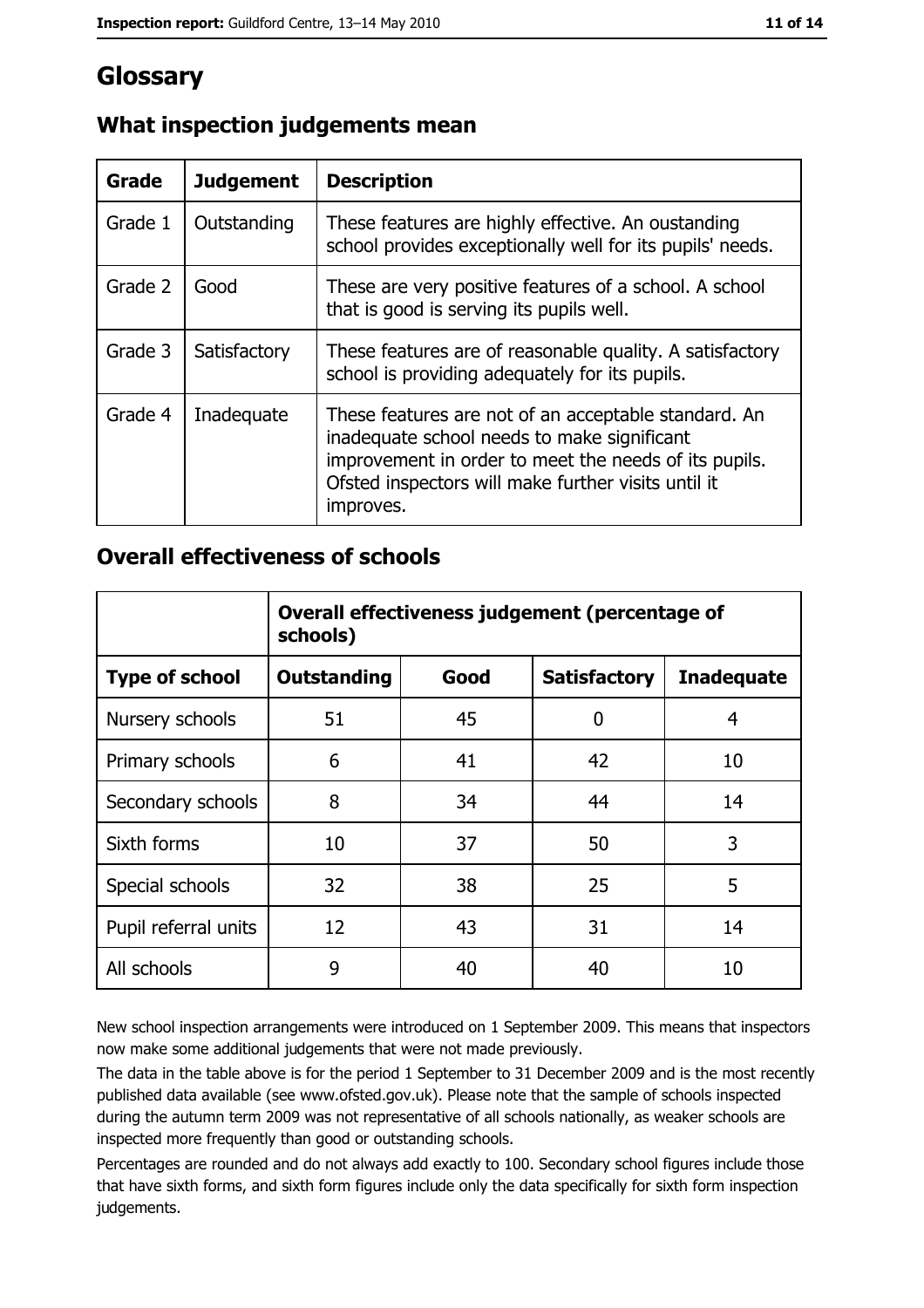# **Common terminology used by inspectors**

| Achievement:                  | the progress and success of a pupil in<br>their learning, development or training.                                                                                                                                                                                                                           |
|-------------------------------|--------------------------------------------------------------------------------------------------------------------------------------------------------------------------------------------------------------------------------------------------------------------------------------------------------------|
| Attainment:                   | the standard of the pupils' work shown by<br>test and examination results and in<br>lessons.                                                                                                                                                                                                                 |
| Capacity to improve:          | the proven ability of the school to<br>continue improving. Inspectors base this<br>judgement on what the school has<br>accomplished so far and on the quality of<br>its systems to maintain improvement.                                                                                                     |
| Leadership and management:    | the contribution of all the staff with<br>responsibilities, not just the headteacher,<br>to identifying priorities, directing and<br>motivating staff and running the school.                                                                                                                                |
| Learning:                     | how well pupils acquire knowledge,<br>develop their understanding, learn and<br>practise skills and are developing their<br>competence as learners.                                                                                                                                                          |
| <b>Overall effectiveness:</b> | inspectors form a judgement on a school's<br>overall effectiveness based on the findings<br>from their inspection of the school. The<br>following judgements, in particular,<br>influence what the overall effectiveness<br>judgement will be.                                                               |
|                               | The school's capacity for sustained<br>improvement.<br>Outcomes for individuals and groups<br>of pupils.<br>The quality of teaching.<br>The extent to which the curriculum<br>meets pupil's needs, including where<br>relevant, through partnerships.<br>The effectiveness of care, guidance<br>and support. |
| Progress:                     | the rate at which pupils are learning in<br>lessons and over longer periods of time. It<br>is often measured by comparing the<br>pupils' attainment at the end of a key<br>stage with their attainment when they<br>started.                                                                                 |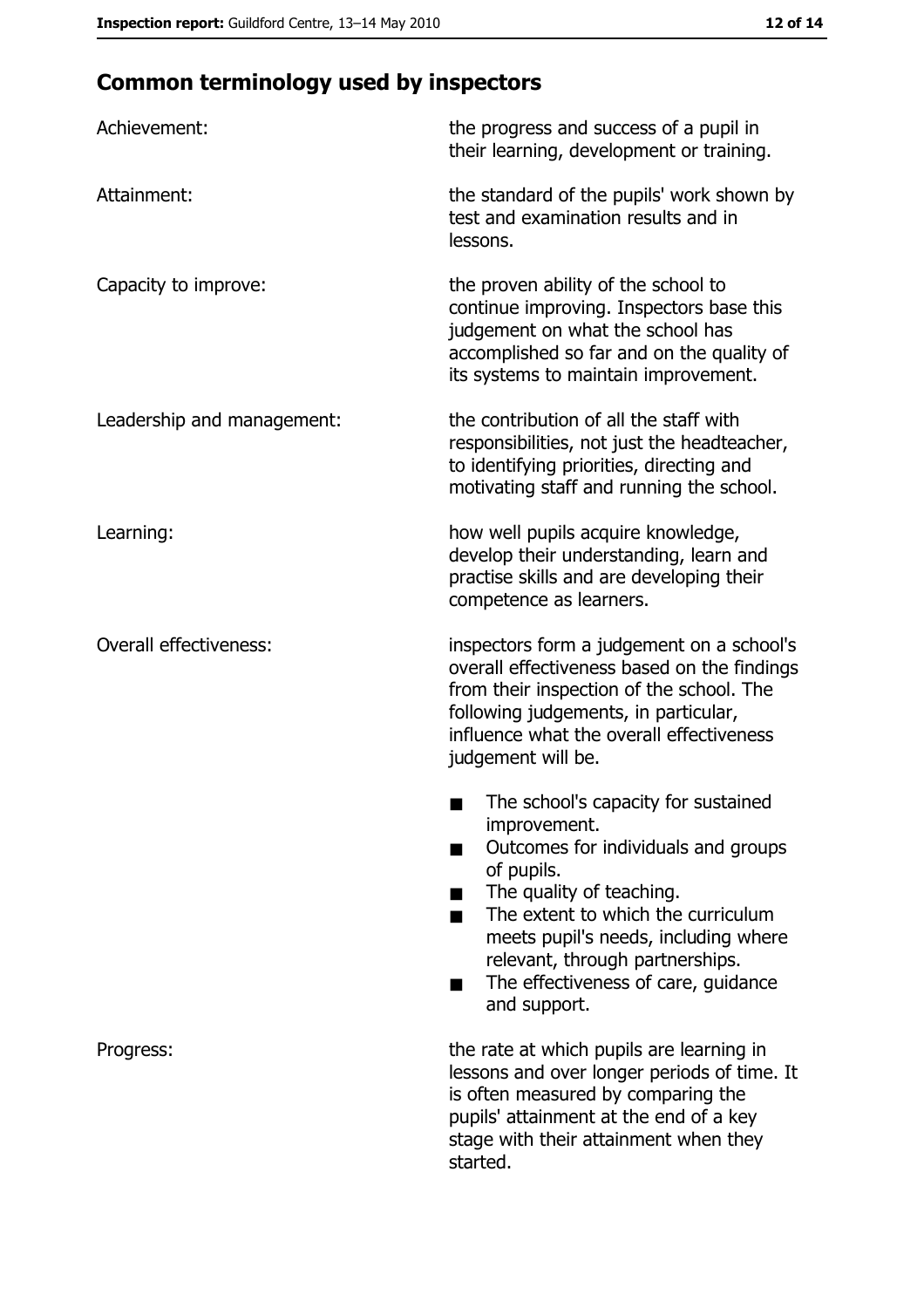This letter is provided for the school, parents and carers to share with their children. It describes Ofsted's main findings from the inspection of their school.



17 May 2010

Dear Pupils

Inspection of Guildford Centre, Guildford GU1 3SQ

Thank you for all the help you gave me when I visited Guildford Centre. I enjoyed talking to you, sitting in your lessons and listening to your interesting views. You told me that the school makes a significant difference to your behaviour and attitudes to learning. It is clear that you value the life-changing opportunities that the school offers you.

This letter is to tell you about some of the things I found while I was with you. The Guildford Centre a good school where you feel safe and secure, and enjoy taking part in the wide range of interesting and meaningful activities. Staff have clear expectations of you and provide clear quidelines for you to follow.

Here are some important things about your school.

- The school is well led and managed.  $\blacksquare$
- Effective teaching helps you to make good progress.  $\blacksquare$
- You achieve well when account is taken of your starting points when you join the  $\blacksquare$ school.
- The very large majority of you reach standards in the external examinations and  $\blacksquare$ assessments that are similar to those found in mainstream schools.
- All staff take extremely good care of you, and make sure you have a good understanding of what makes for a healthy lifestyle and a healthy diet.

This is what your school has been asked to do to make things even better.

- Ensure that those of you who are waiting to go to another school, more suited to  $\blacksquare$ your needs, do so as quickly as possible.
- Help you to understand more about people's backgrounds and communities in other  $\blacksquare$ parts of Britain and beyond.

I wish each one of you every success in your future and hope that you continue to help yourselves to make things better.

Yours sincerely

Paul Canham

Lead inspector